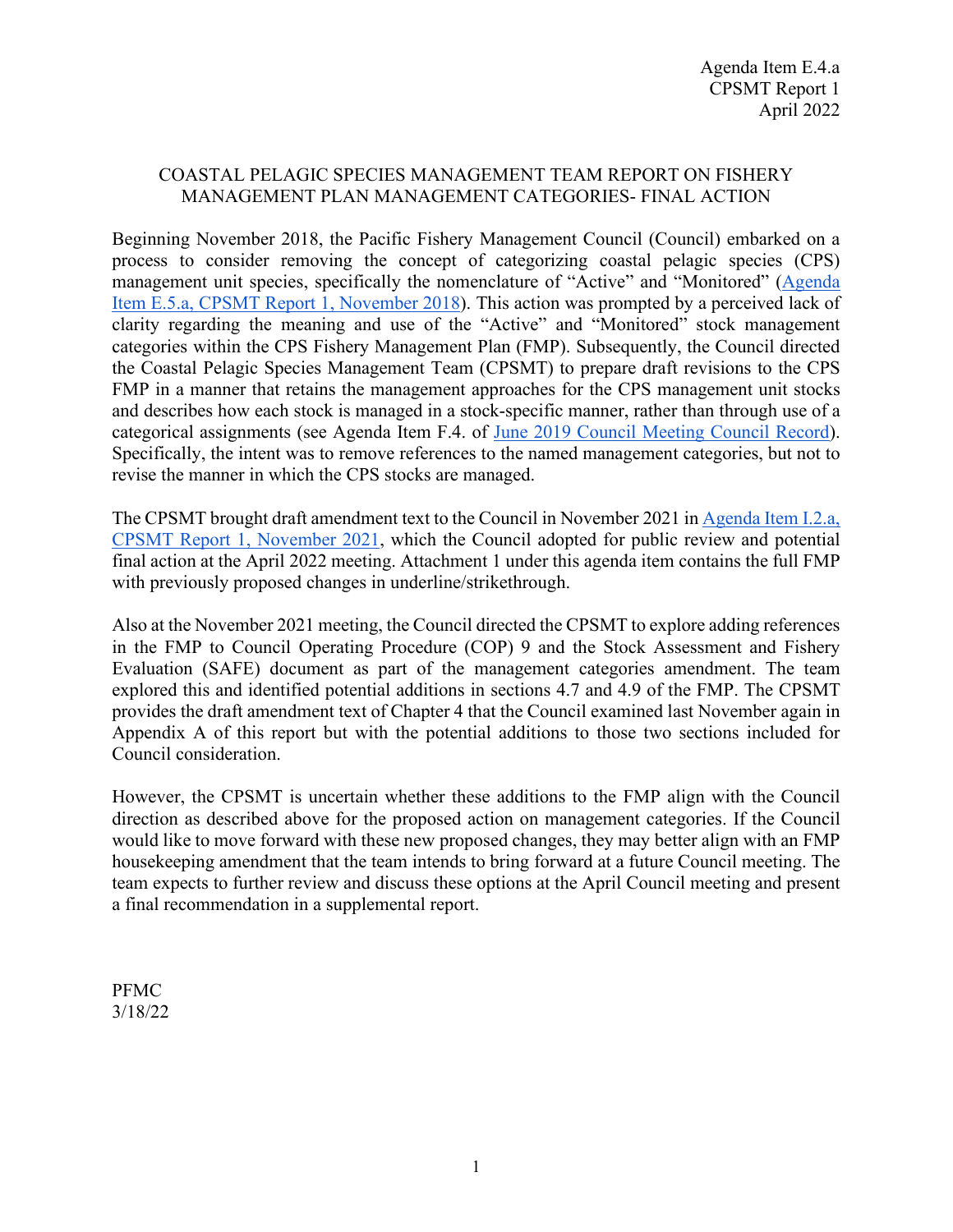**BOLD/ALL CAPS** text= New potential additions for April 2022

# **Appendix A: Alternative text for CPS FMP Chapter 4, indicated in bold/caps, sections 4.7 and 4.9.**

4.0 OPTIMUM YIELD, MAXIMUM SUSTAINABLE YIELD, ACCEPTABLE BIOLOGICAL CATCH, HARVEST CONTROL RULES, AND OVERFISHING DEFINITIONS FOR THE COASTAL PELAGIC SPECIES FISHERY

This FMP defines OY, MSY control rules, and defines overfishing and overfished stocks. All aspects of harvest policies for CPS, including the MSY control rule, definition of overfishing, definition of overfished stocks and rebuilding criteria, can be modified using framework procedures described in Section 2.0.

### 4.1 Definition of Optimum Yield

The MSA (Section 3(33)) defines the term "optimum," with respect to the yield from a fishery, as the amount of fish which:

- (A) will provide the greatest overall benefit to the Nation, particularly with respect to food production and recreational opportunities, and taking into account the protection of marine ecosystems;
- (B) is prescribed on the basis of the MSY from the fishery, as reduced by any relevant social, economic, or ecological factor; and
- (C) in the case of an overfished fishery, provides for rebuilding to a level consistent with producing the MSY in such fishery.

OY for a CPS stock is defined to be the level of harvest which is less than or equal to ABC estimated using an ABC control rule, consistent with the goals and objectives of this FMP, and used by the Council to manage the stock. The ABC is a harvest specification of a stock or stock complex's annual catch that accounts for the scientific uncertainty in the estimate of OFL (MSY or MSY proxy) and any other scientific uncertainty, and should be based on the ABC control rule. The ABC control rule specifies an approach to setting ABC for a stock or stock complex as a function of the scientific uncertainty in the estimate of OFL and any other scientific uncertainty. In practice, OY will be determined with reference to ABC. Harvest control rules and other OY considerations (economic, social, and ecological) will be used to set ACLs, ACTs, and/or HGs on an annual or multi-year basis. In particular, OY will be set less than ABC to the degree required to prevent overfishing.

### 4.2 Definition of Overfishing Limits or MSY, and ABC Control Rules

An OFL is an annual amount of catch that corresponds to the estimate of MSY fishing mortality on an annual basis, above which overfishing is occurring applied to a stock or stock complex's abundance expressed in terms of numbers or weight of fish. In general, OFLs for CPS are based on MSY or MSY proxy harvest rates applied to the best available estimate of biomass. In cases where biomass estimates include portions of the population in foreign waters, a DISTRIBUTION term will be used to estimate the percentage of the population in U.S. EEZ.

The ABC is a harvest specification set below the OFL and is a threshold that incorporates a scientific uncertainty buffer against overfishing (i.e., exceeding the OFL). The ABC is decided by the Council based on its preferred level of overfishing risk aversion. The ABC is based on a percentage reduction of the OFL as determined by an SSC determination on scientific uncertainty and a risk policy determined by the Council. In cases where scientific uncertainty (σ) associated with estimating an OFL is quantified by the SSC, the percentage reduction that defines the scientific uncertainty buffer and the ABC can be determined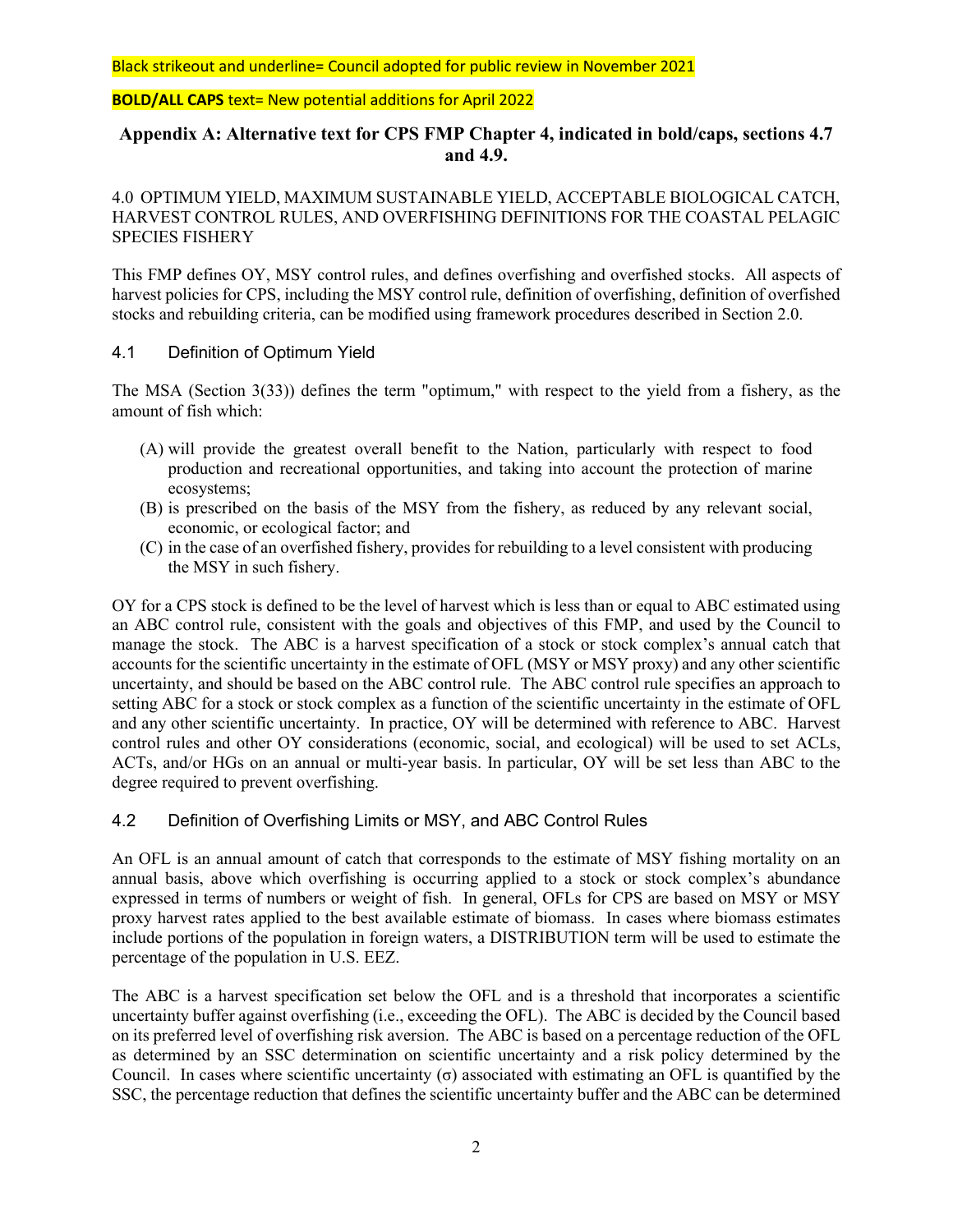#### **BOLD/ALL CAPS** text= New potential additions for April 2022

by translating the estimated σ to a range of probability of overfishing (P\*) values. The Council then determines the preferred level of risk aversion by selecting an appropriate P\* value, accordingly. Each P\* value is then matched to its corresponding BUFFER fraction that is applied to the OFL according to the ABC control rule.

| l OFL | BIOMASS $*$ $F_{MSY}$ $*$ DISTRIBUTION             |
|-------|----------------------------------------------------|
| ABC   | BIOMASS * BUFFER * F <sub>MSY</sub> * DISTRIBUTION |

To some extent, the existing harvest control rules for Actively some managed species merge scientific uncertainty and OY considerations thereby providing additional reductions from OFL levels, particularly during warm temperature regimes. Therefore, harvest control rules will be considered in conjunction with ABC control rules to prevent overfishing (see Section 4.6).

### 4.3 Definition of Overfishing

By definition, overfishing occurs in a fishery whenever fishing occurs over a period of one year or more at a rate that is high enough to jeopardize the capacity of the stock to produce MSY on a continuing basis if applied in the long term. Overfishing in the CPS fishery is "approached" whenever projections indicate overfishing will occur within two years. The definition of overfishing is in terms of a fishing mortality or exploitation rate. Depending on the exploitation rate, overfishing can occur when CPS stocks are at either high or low abundance levels. The Council must take action to eliminate overfishing when it occurs and to avoid overfishing when exploitation rates approach the overfishing level.

In operational terms, overfishing occurs in the CPS fishery whenever catch exceeds OFL and overfishing is approached whenever projections indicate that fishing mortality or exploitation rates will exceed the OFL level within two years. The definition of an overfished stock is an explicit part of the harvest control rule for CPS stocks.

### 4.4 Definition of an Overfished Stock

By definition, an overfished stock in the CPS fishery is a stock at a biomass level low enough to jeopardize the capacity of the stock to produce MSY on a continuing basis. An overfished condition is approached when projections indicate that stock biomass will fall below the overfished level within two years. The Council must take action to rebuild overfished stocks and to avoid overfished conditions in stocks with biomass levels approaching an overfished condition.

### 4.5 Rebuilding Programs

Management of overfished CPS stocks must include a rebuilding program that can, on average, be expected to result in recovery of the stock to MSY levels in ten years. It is impossible to develop a rebuilding program that would be guaranteed to restore a stock to the MSY level in ten years, because CPS stocks may remain at low biomass levels for more than ten years even with no fishing. The focus for CPS is, therefore, on the average or expected time to recovery based on realistic projections. If the expected time to stock recovery is associated with unfavorable ecosystem conditions and is greater than ten years, then the Council and the U.S. Secretary of Commerce (Secretary) may consider extending the time period as described at 50 CFR § 600.310(e).

Rebuilding programs for CPS may be an integral part of the harvest control rule or may be developed or refined further in the event that biomass of a CPS stock reaches the overfished level. If a stock is overfished,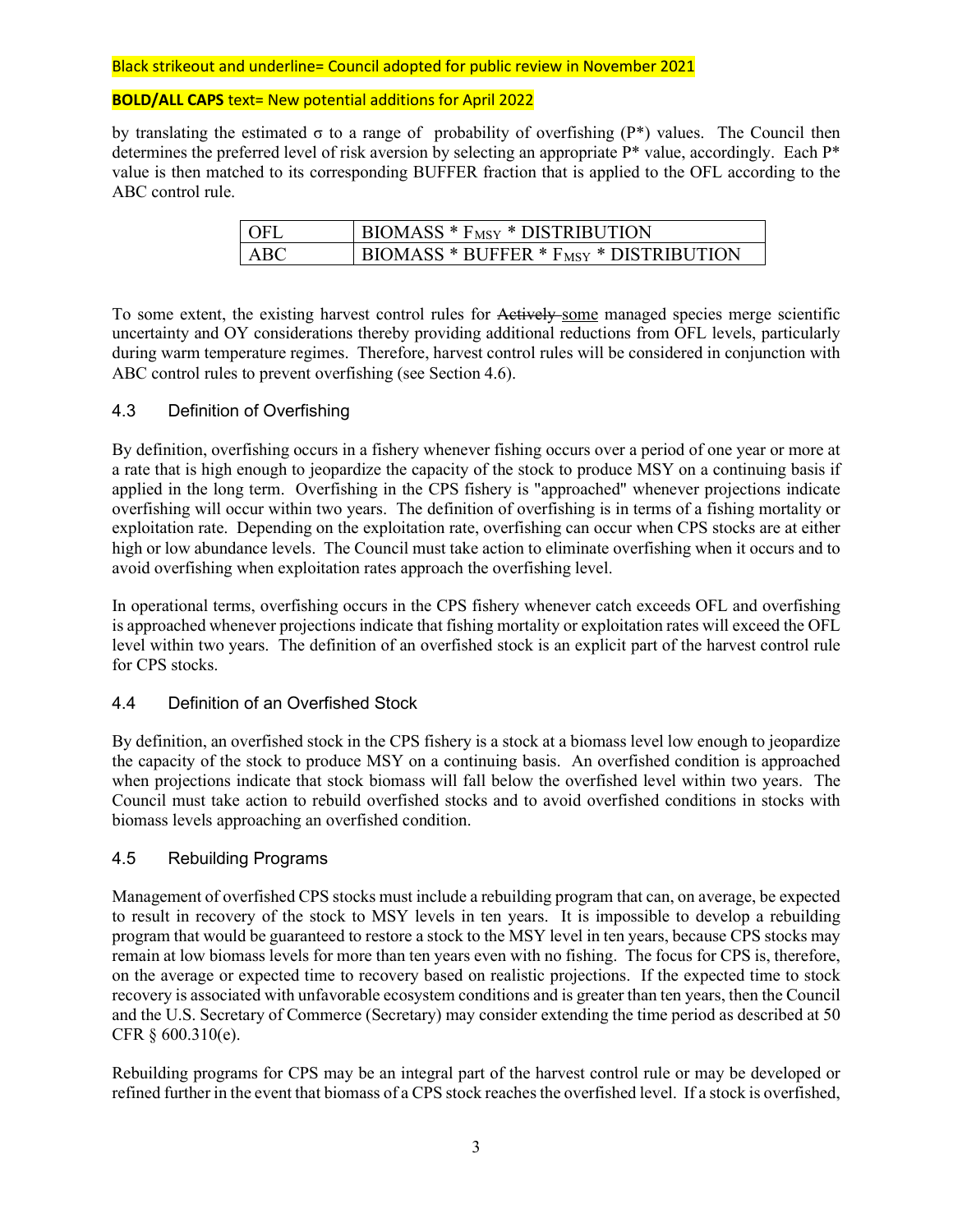### **BOLD/ALL CAPS** text= New potential additions for April 2022

for the period between when it is determined to be overfished and the effective date of a rebuilding plan, the Council shall consider whether to allow any harvest of the overfished stock and what the appropriate interim harvest level should be.

### *4.5.1 Rebuilding Plan for Pacific Sardine*

In July 2019, the National Marine Fisheries Service notified the Council that it had declared the Pacific sardine stock overfished. The declaration came as a result of the 2019 Pacific sardine stock assessment indicating that the stock had declined below its MSST of 50,000 mt. A rebuilding plan was adopted by the Council in September 2020. The rebuilding reference points for Pacific sardine are:

 $Tmin = 12$  years  $T$ max = 24 years Ttarget  $= 14$  years Rebuilding target =  $150,000$  mt of age 1+ biomass

Total catch limits (i.e., OFL/ABC/ACL) will be set annually based on annual stock assessments and the control rules in the FMP and recommendations from the SSC regarding uncertainty in the assessment and OFL.

The management measures under the Pacific sardine Rebuilding Plan include the following:

- The primary directed fishery for Pacific sardine will be closed until the biomass reaches or exceeds 150,000 mt (i.e., the Rebuilding target and CUTOFF in the HG control rule);
- Incidental limits in other primary directed CPS fisheries are restricted to no more than 20 percent Pacific sardine per landing until the biomass reaches or exceeds 50,000 mt (i.e., the MSST for Pacific sardine);
- The minor directed fisheries are limited to 1 mt of Pacific sardine per trip per day;
- Live bait harvest is not specifically constrained under the Rebuilding Plan but is subject to management measures that will be reviewed during the Council's annual specifications process; and
- Other management measures the Council may recommend (e.g., incidental catch limits in non-CPS fisheries)

The population dynamics of small coastal pelagic fish such as Pacific sardine are highly influenced by environmental conditions. Although fishing pressure can also impact the population dynamics of small pelagics, it is generally agreed that under current sardine management, harvest is a lesser factor in sardine population status than environmental factors. Historical analysis of marine sediment layers (Baumgartner et al, 1992) conclude that the sardine population is prone to long periods of decline even in the absence of fishing.

### 4.6 Harvest Control Rules

For CPS, a harvest control rule is defined to be a harvest strategy that provides biomass levels at least as high as the  $F_{MSY}$  approach while also providing relatively high and relatively consistent levels of catch.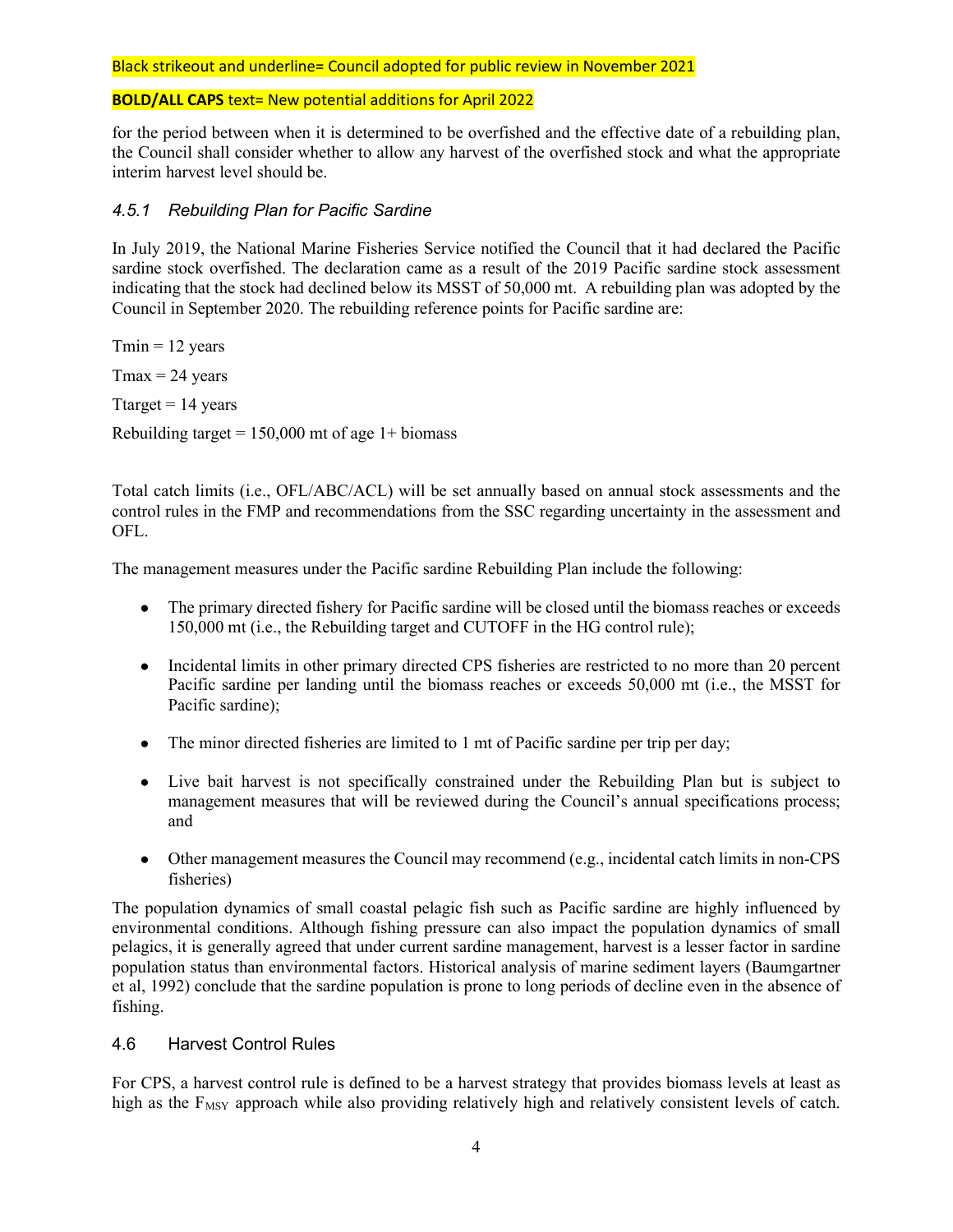#### **BOLD/ALL CAPS** text= New potential additions for April 2022

According to Federal regulations (50 CFR '600.310(b)(1)(ii)), an MSY control rule is "a harvest strategy which, if implemented, would be expected to result in a long-term average catch approximating MSY." Similarly, MSY stock size "means the long-term average size of the stock or stock complex, measured in terms of spawning biomass or other appropriate units that would be achieved under an MSY control rule in which the fishing mortality rate is constant." Harvest specifications as estimated by the harvest control rule shall not exceed ABC or the harvest recommendations of the SSC. Rather, harvest control rules will be considered in conjunction with ABC control rules to prevent overfishing The CPS harvest control rules for Actively managed species are more conservative than MSY-based management strategies, because the focus for CPS is oriented primarily towards stock biomass levels at least as high as the MSY stock size while reducing harvest as biomass levels approach overfished levels. The primary focus is on biomass, rather than catch, because most CPS (Pacific sardine, northern anchovy, and market squid) are very important in the ecosystem for forage.

Harvest control rules in the CPS fishery may vary depending on the nature of the fishery, management goals, assessment and monitoring capabilities, and available information. Under the framework management approach used for CPS, it is not necessary to amend the CPS FMP in order to develop or modify harvest control rules or definitions of overfishing. The CPS FMP includes two primary forms of harvest control rules for CPS, the default control rule and the general control rule.

The use of a harvest control rule for Actively managed stocks CPS stocks and fisheries with biologically significant levels of catch, or biological, or socio-economic considerations requiring relatively intense harvest management procedures must have stock-specific harvest control rules, a definition of overfishing and a definition of an overfished stock. The purpose of the general harvest control rule, described below, is to provide managers with a tool for setting and adjusting harvest levels on a periodic basis while preventing overfishing and overfished stock conditions. All Actively managed stocks must have stock-specific harvest control rules, a definition of overfishing and a definition of an overfished stock.

The main use of a harvest control rule for a Monitored stock is to help gauge the need for Active management. CPS stocks and fisheries without biologically significant levels of catch or biological, or socio-economic considerations requiring relatively intense harvest management procedures do not require stock specific harvest control rules. For these rules, the main use of harvest control rules is to help gauge the need for setting and adjusting harvest levels on a more frequent basis. These types of Harvest harvest control rules and harvest policies for Monitored CPS stocks may be more generic and simple than those for Actively managed stocks with significant fisheries. Any stock supporting catches approaching the ABC or MSY levels should be Actively managed with periodic adjustments unless there is too little information available or other practical problems.

### *4.6.1 Default CPS Harvest Control Rule*

The Council may use the default harvest control rule, defined below, for Monitored species where it has been determined that little need for intensive management exists unless a better species-specific rule is available. The default harvest control rule can be modified under framework management procedures.

The default harvest control rule (intended primarily for stocks that are Monitored) sets ABC for the entire stock (U.S., Mexico, Canada, and international fisheries) equal to 25 percent of the best estimate of the MSY catch level. Overfishing occurs whenever the total catch (U.S., Mexico, Canada, and international fisheries) exceeds ABC or whenever fishing occurs at a rate that is high enough to jeopardize the capacity of the stock to produce MSY. Overfishing of a Monitored CPS stock managed using the default control rule is "approached" whenever projections or estimates indicate that the overfishing will occur within two years.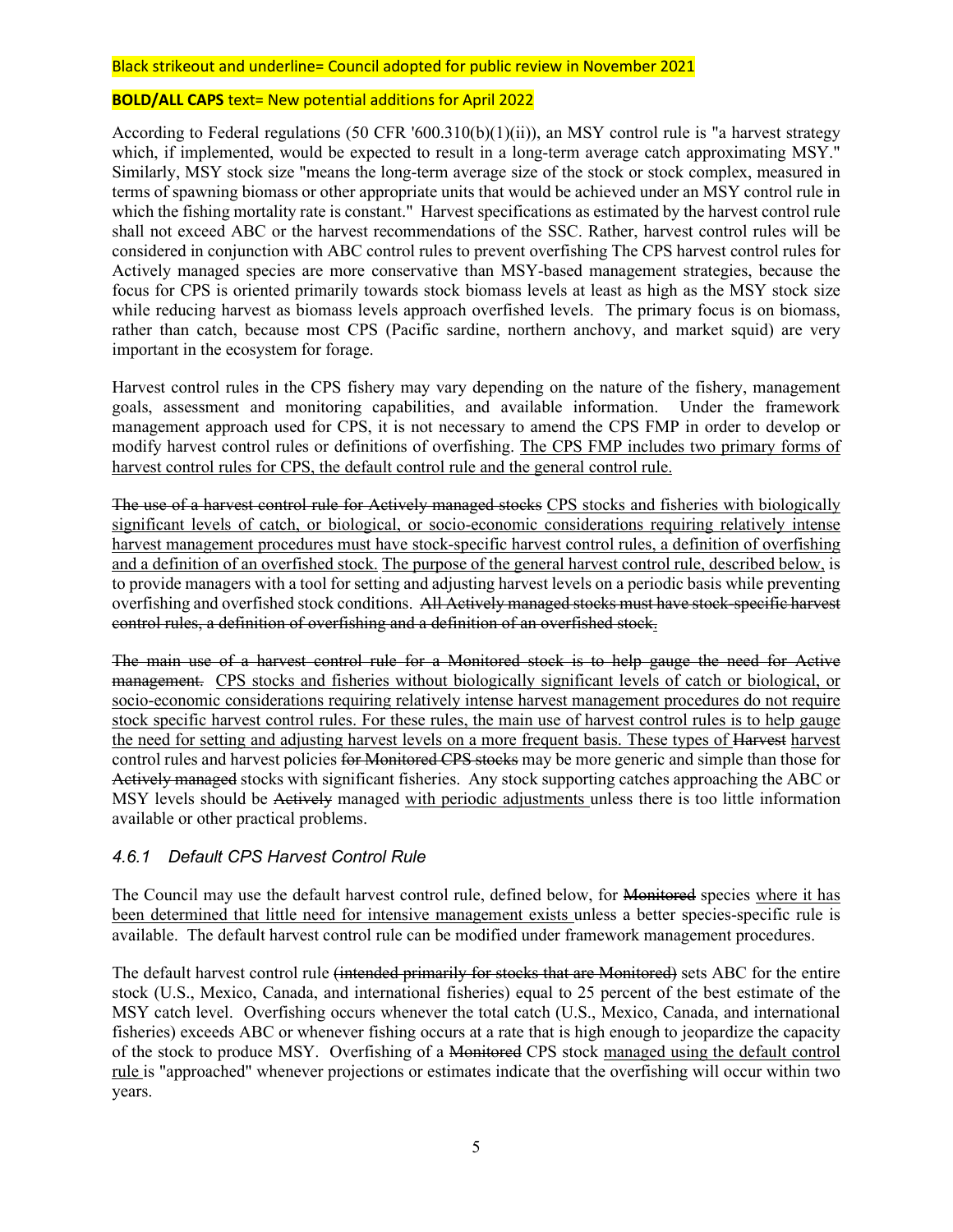#### **BOLD/ALL CAPS** text= New potential additions for April 2022

In making decisions about Active management using the general control rule or another stock-specific control rule, the Council may choose to consider ABC and catches in U.S. waters only. ABC in U.S. waters is the ABC for the entire stock prorated by an estimate of the fraction of the stock in U.S. waters. Active management Management may not be effective if U.S. catches are small and overfishing is occurring in Mexico, Canada, or in international waters outside the jurisdiction of Federal authorities.

#### General Harvest Control Rule for Actively Managed Species

The general form of the harvest control rule utilized for the California CPS fisheries was designed to continuously reduce the exploitation rate as biomass declines. The general formula used is:

#### H = (BIOMASS-CUTOFF) x FRACTION x DISTRIBUTION

H is the harvest target level, CUTOFF is the lowest level of estimated biomass at which directed harvest is allowed and FRACTION is the fraction of the biomass above CUTOFF that can be taken by the fishery. BIOMASS is generally the estimated biomass of fish age 1+ at the beginning the season. DISTRIBUTION is the average portion of biomass assumed in U.S. waters. The purpose of CUTOFF is to protect the stock when biomass is low. The purpose of FRACTION is to specify how much of the stock is available to the fishery when BIOMASS exceeds CUTOFF. It may be useful to define any of the parameters in this general harvest control rule so that they depend on environmental conditions or stock biomass. Thus, the harvest control rule could depend explicitly on the condition of the stock or environment.

The formula generally uses the estimated biomass for the whole stock in one year (BIOMASS) to set harvest for the whole stock in the following year (H) although projections or estimates of BIOMASS, abundance index values or other data might be used instead. BIOMASS is an estimate only, it is never assumed that BIOMASS is a perfect measure of abundance. Efforts to develop a harvest formula must consider probable levels of measurement error in BIOMASS which typically have CVs of about 50 percent for CPS.

The general harvest control rule for CPS (depending on parameter values) is compatible with the MSA and useful for CPS that are important as forage. If the CUTOFF is greater than zero, then the harvest rate (H/BIOMASS) declines as biomass declines. By the time BIOMASS falls as low as CUTOFF, the harvest rate is reduced to zero. The CUTOFF provides a buffer of spawning stock that is protected from fishing and available for use in rebuilding if a stock becomes overfished. The combination of a spawning biomass buffer equal to CUTOFF and reduced harvest rates at low biomass levels means that a rebuilding program for overfished stocks may be defined implicitly. Moreover, the harvest rate never increases above FRACTION. If FRACTION is approximately equal to  $F_{MSY}$ , then the harvest control rule harvest rate will not exceed  $F_{MSY}$ . In addition to the CUTOFF and FRACTION parameters, it may be advisable to define a maximum harvest level parameter (MAXCAT) so that total harvest specified by the harvest formula never exceeds MAXCAT. MAXCAT is used to guard against extremely high catch levels due to errors in estimating biomass, to reduce year-to-year variation in catch levels, and to avoid overcapitalization during short periods of high biomass and high harvest. MAXCAT also prevents the catch from exceeding MSY at high stock levels and spreads the catch from strong year classes over a wider range of fishing seasons.

ACLs will be set no higher than ABC and may be sector-specific. Harvest control rules and other OY considerations will be used to set an HG. The HG cannot exceed the ACL or ABC. In cases where the HG exceeds the ABC, the Council will set a lower ACL, HG, or ACT in response. An HG or ACT may be utilized below an ACL or sector-specific ACL to account for management uncertainty, discard or bycatch mortality, and research take. These provisions will be considered on an annual basis in response to changing resource status and fishery dynamics.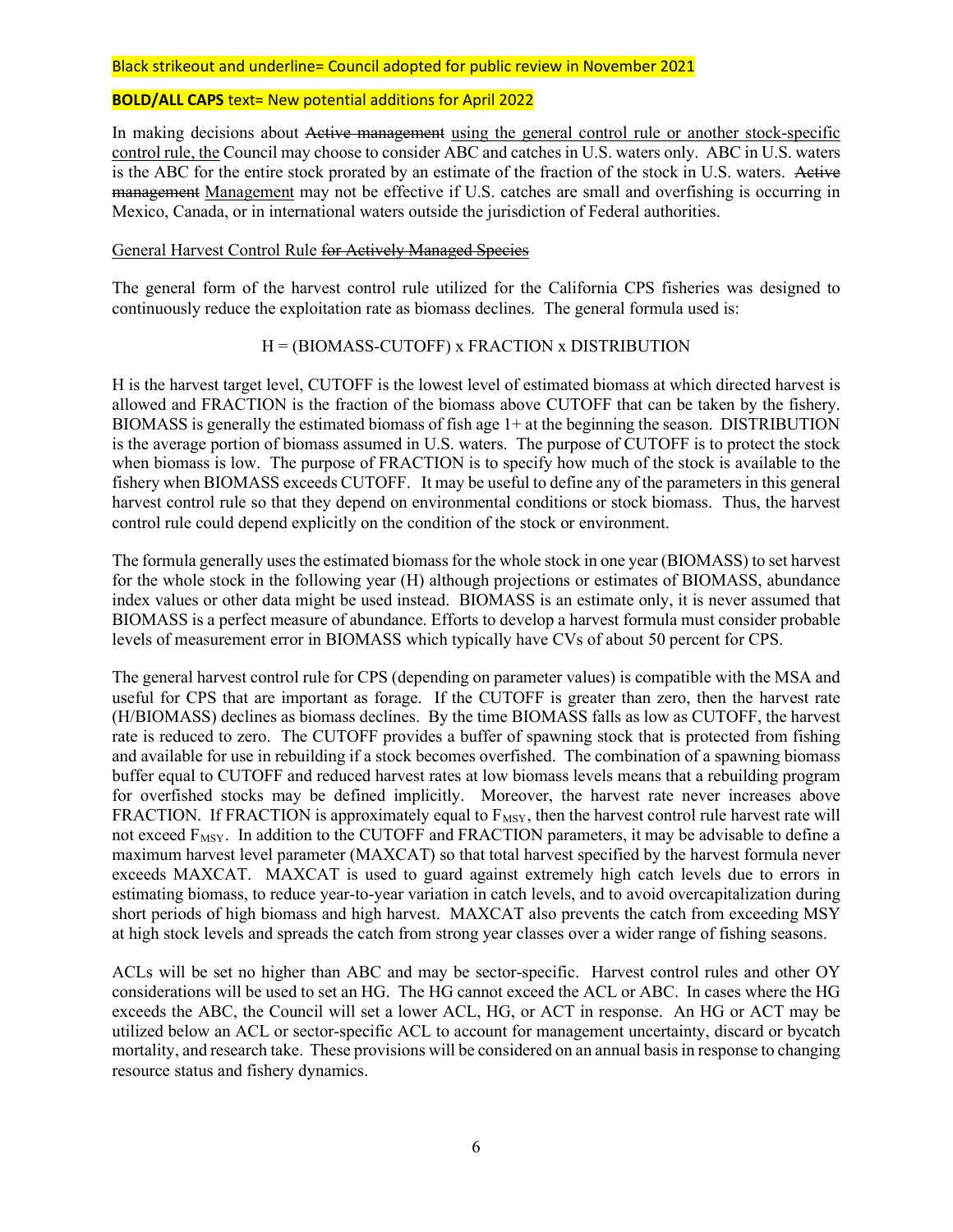**BOLD/ALL CAPS** text= New potential additions for April 2022

| OFL | $BIOMASS * F_{MSY} * DISTRIBUTION$            |
|-----|-----------------------------------------------|
|     |                                               |
|     |                                               |
| ABC | $BIOMASS * BUFFER * FMSY * DISTRIBUTION$      |
|     |                                               |
| ACL | LESS THAN OR EQUAL TO ABC                     |
|     |                                               |
| HG  | (BIOMASS - CUTOFF) * FRACTION * DISTRIBUTION. |
| ACT | EQUAL TO HG OR ACL, WHICHEVER VALUE IS LESS   |

Other general types of control rules may be useful for CPS and this FMP does not preclude their use as long as they are compatible with National Standards and the MSA.

### Transboundary Issues

Management of transboundary stocks is one of the most difficult problems in the management of CPS. Ideally, transboundary CPS stocks would be managed cooperatively by the U.S., Canada, and Mexico on the basis of common policy. At present, there are no cooperative management agreements with Mexico or Canada.

In the absence of a cooperative management agreement, the default approach in the CPS FMP sets harvest levels for U.S. fisheries by prorating the total target harvest level according to the portion of the stock resident in U.S. waters or estimating the biomass in U.S. waters only. In practice, this approach is similar to managing the U.S. and Mexican portions of a stock separately, since harvest for the U.S. fishery in a given year depends ultimately on the biomass in U.S. waters.

Other approaches that may be developed in the future are not precluded by this default. If the portion of the stock in U.S. waters cannot be estimated or is highly variable, then other approaches may be used. It may be more practical, for example, to use a high CUTOFF in the harvest control rule to compensate for stock biomass off Mexico or Canada.

## *4.6.2 Harvest Control Rule for Pacific Sardine[1](#page-6-0)*

The Harvest Control Rule for Pacific sardine includes OY considerations and will be used to calculate an HG or ACT for the entire sardine stock, but cannot exceed ABC. The harvest control rule is based on an estimate of biomass for the whole sardine stock, a CUTOFF equal to 150,000 mt, a FRACTION<sup>2</sup> between five percent and 15 percent (depending on oceanographic conditions as described below), a U.S. DISTRIBUTION of 87 percent, and MAXCAT of 200,000 mt. The U.S. ABC is calculated from the target

<span id="page-6-0"></span> $1$  In November 2014, the Council adopted a revised temperature-recruitment relationship, established a new temperature index, and adopted a revised FRACTION range. The new temperature-recruitment relationship is  $E_{MSY}$  = -18.46452 + 3.25209(T) - 0.19723(T<sup>2</sup>) + 0.0041863(T<sup>3</sup>). The new temperature index is the California Cooperative Oceanic Fisheries Investigations (CalCOFI) time series, and the revised harvest FRACTION range is 5-20%. These are described in the November 2014 Council briefing book materials.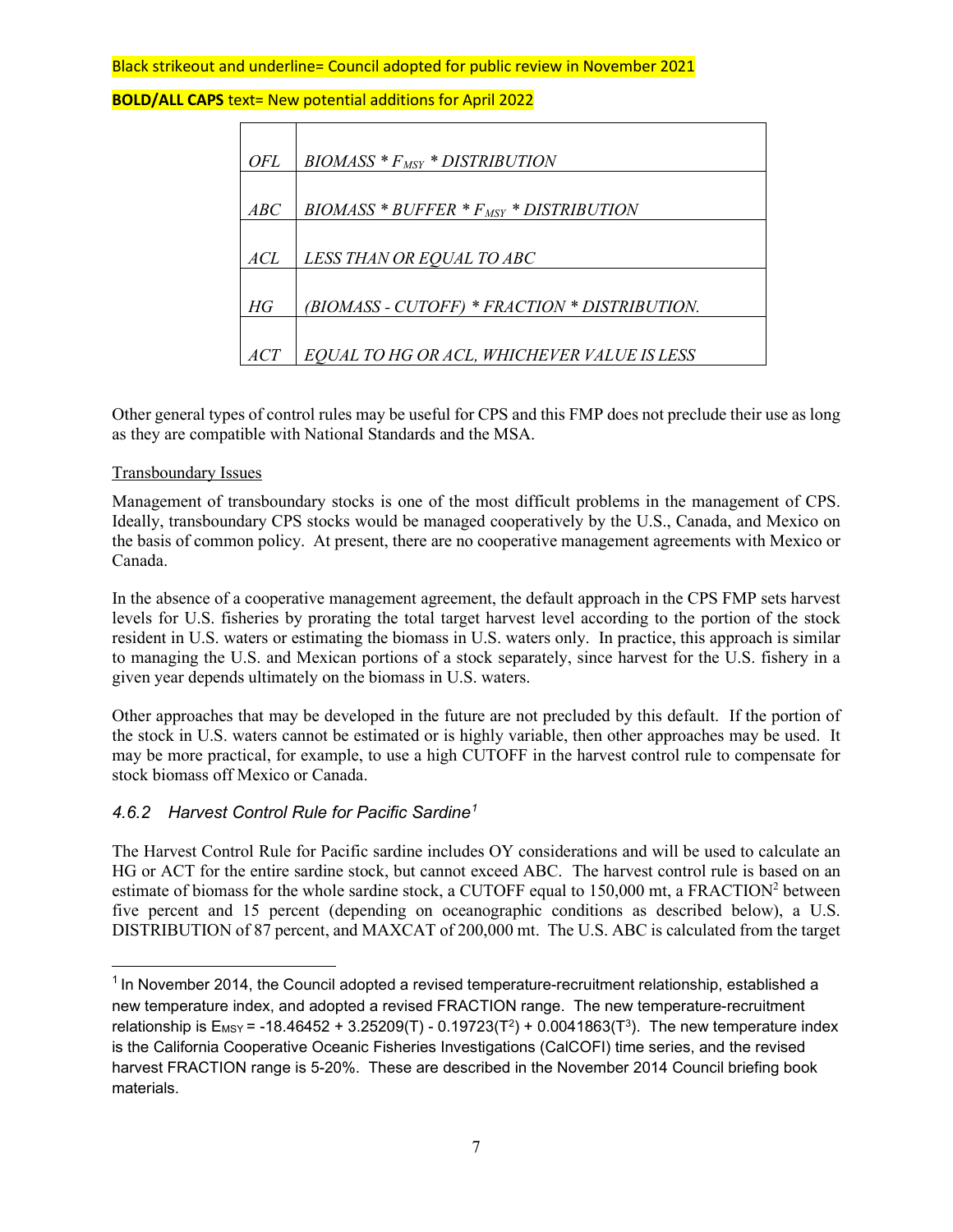### **BOLD/ALL CAPS** text= New potential additions for April 2022

harvest for the whole stock by prorating the total ABC based on proportion of total biomass in U.S. waters.

FRACTION in the harvest control rule for Pacific sardine is a proxy for  $F_{MSY}$  (i.e., the fishing mortality rate for deterministic equilibrium MSY) that builds in OY considerations and other precautions to avoid overfishing. FRACTION depends on recent ocean temperatures because  $F_{MSY}$  and productivity of the sardine stock is higher under ocean conditions associated with warm water temperatures (Appendix B, Section 4.2.3.4). An estimate of the relationship between  $F_{MSY}$  for sardine and ocean temperatures is:

 $F_{\text{MSY}} = 0.248649805 T^2 - 8.190043975 T + 67.4558326^2$ 

where T is the average three season sea surface temperature at Scripps Pier, California during the three preceding seasons. The harvest control rule for sardine sets the control rule parameter FRACTION equal to  $F_{MSY}$  except that FRACTION is never allowed to be higher than 15 percent or lower than 5 percent. OFL and ABC calculations may be limited to a range of sea-surface temperatures dependent upon the recommendation of the SSC and based on the best available science. For example, under the analysis for Amendment 13, the CPSMT and the SSC recommended limiting OFL and ABC calculations by the interquartile range of SSTs, which span three-season averages from 1916-19 through 1994-97. The lower quartile SST for this period was 16.61 °C, with a corresponding  $F_{MSY}$  of 0.0200. The upper quartile SST was 17.33  $\degree$ C, with an F<sub>MSY</sub> of 0.1985.

Although  $F_{MSY}$  may be greater or lesser, FRACTION can never be greater than 15 percent or less than 5 percent unless the harvest control rule for sardine is revised, because 5 percent and 15 percent are policy decisions taken by Council based on social, economic, and biological criteria. In contrast, relationships between FRACTION, F<sub>MSY</sub>, and environmental conditions are technical questions and estimates or approaches may be revised by technical teams to accommodate new ideas and data.

The temperature-dependent F<sub>MSY</sub> for sardine is unique among F<sub>MSY</sub> definitions for Council-managed species; to some extent, the existing sardine harvest control rule provides substantial reductions in harvest relative to  $F_{MSY}$ , particularly during warm temperature regimes.

## **4.6.2.1 Definition for Overfished Stock for Sardine**

An overfished sardine population is one with a  $1+$  stock biomass on July 1 of 50,000 mt or less. The Council is required to minimize fishing mortality on an overfished stock to the extent practicable and to undertake a rebuilding program which may be implicit to the harvest control rule or explicit. See Section 4.5 for the Pacific sardine rebuilding plan.

## **4.6.2.2 Live Bait Harvest between the ABC and CUTOFF**

The live bait fishery which supplies live CPS to recreational and commercial fisheries may be allowed to operate when estimated biomass falls below the CUTOFF, which is currently set at 150,000 mt and other directed fishing is precluded but is still above the definition of an overfished stock, and live bait harvest is not expected to exceed the ACL or ABC. This does not prevent the Council from undertaking any measure authorized under this FMP, including a sector-specific ACL, that may be necessary to manage the live bait fishery and sardine stock. The live bait fishery could, for example, be managed by HG or quota, season, or gear restrictions at any point under the framework management process.

## *4.6.3 Harvest Control Rule for Pacific (Chub) Mackerel*

The harvest control rule for Pacific mackerel sets the CUTOFF and the definition of an overfished stock at 18,200 mt, FRACTION at 30 percent, and a U.S. DISTRIBUTION of 70 percent. Overfishing is defined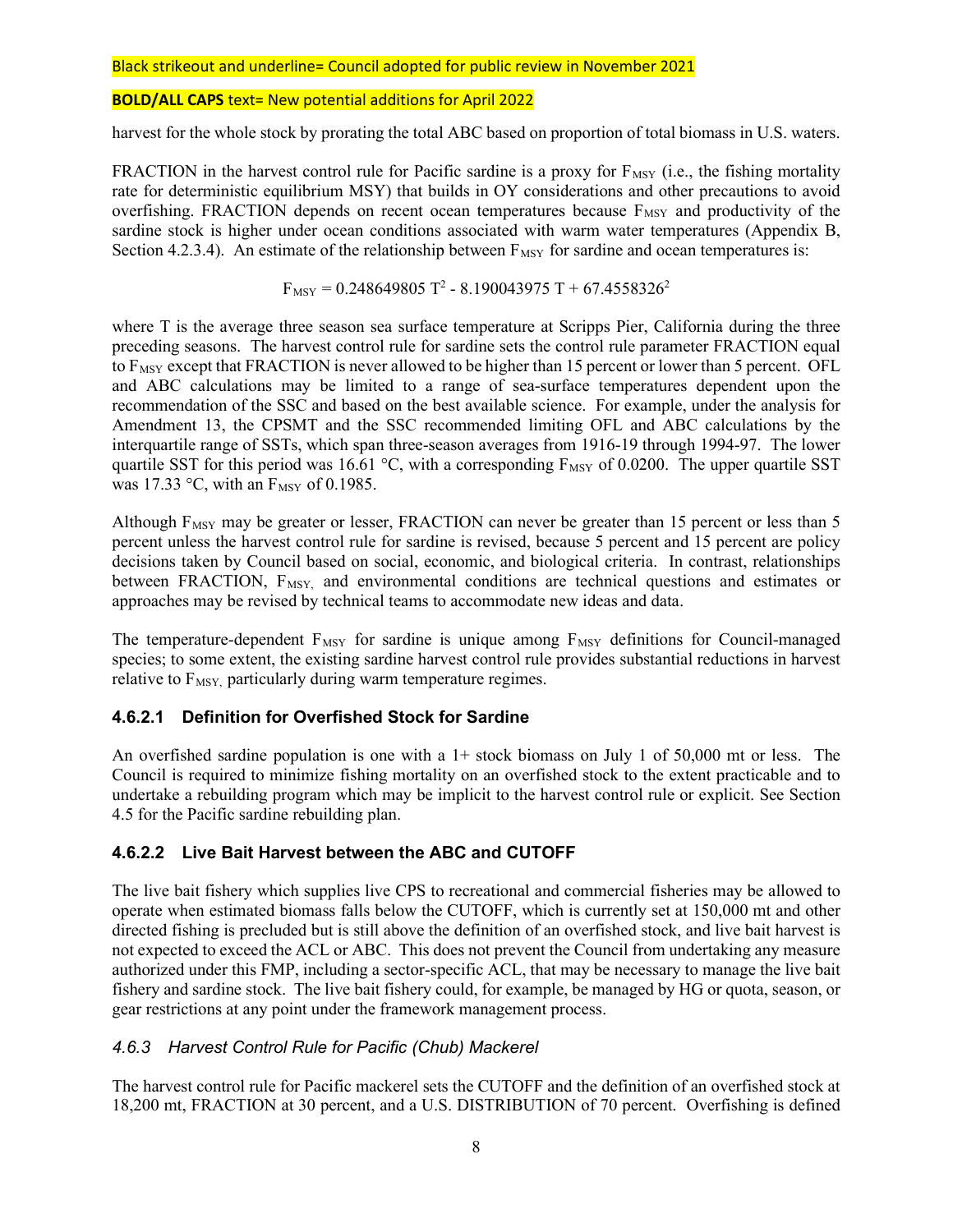### **BOLD/ALL CAPS** text= New potential additions for April 2022

as any fishing in excess of ABC calculated using the harvest control rule. No MAXCAT is defined because the U.S. fishery appears to be limited to about 40,000 mt per year by markets. The target harvest level is defined for the entire stock in Mexico, Canada, and U.S. waters (not just the U.S. portion), and the U.S. target harvest level is prorated based on relative abundance in U.S. waters.

## *4.6.4 Monitored StocksHarvest Control Rules for Northern Anchovy, Jack Mackerel, and Market Squid*

Management of Northern northern anchovy (northern and central subpopulations), jack mackerel and market squid will, be monitored at the outset of the CPS FMP., use The the default control rules and overfishing specifications will be used for Monitored stocks. Stock specific MSY proxies, ABC, and ACLs can be revised based on the best available science as recommended by the SSC and as adopted through the annual harvest specification process, and will be reported in the CPS SAFE.

The OFL will be based on species-specific MSY proxies. In general, the default ABC control rule consists of a 75 percent reduction from OFL to ABC until such time as the SSC recommends an alternate value based on the best available science. ACLs would be specified for multiple years until such time as the species becomes actively managed using the general harvest control rule or a new species-specific control rule, or new scientific information becomes available. ACLs may also be sector-specific.

| OFI | STOCK SPECIFIC MSY PROXY                      |
|-----|-----------------------------------------------|
| ABC | OFL $* 0.25$                                  |
| ACI | Equal to ABC or reduced by OY considerations. |

## **4.6.4.1 Northern Anchovy-Central Subpopulation**

The central subpopulation of northern anchovy ranges from approximately San Francisco, California, to Punta Baja, Mexico. The ABC would then be prorated by the DISTRIBUTION of the stock in U.S. waters (82 percent) to arrive at ABC in U.S. waters.

## **4.6.4.2 Northern Anchovy-Northern Subpopulation**

The northern subpopulation of northern anchovy ranges from San Francisco north to British Columbia, with a major spawning center off Oregon and Washington that is associated with the Columbia River plume. The northern subpopulation supports small but locally important bait and human consumption fisheries. Northern anchovy is an important source of forage to local predators, including depleted and endangered salmonid stocks.

Additionally, the portion of the northern subpopulation of northern anchovy resident in U.S. waters is unknown. It is likely that some biomass occurs in Canadian waters off British Columbia.

MSY for the northern subpopulation of northern anchovy is specified as an  $F_{MSY}$  of 0.3. This value (the default exploitation rate for Pacific mackerel) is considered the best available science and an appropriate specification of MSY, as northern anchovy are likely to be as productive and have a higher natural mortality than Pacific mackerel, for which there is much greater understanding of productivity and biology.

## **4.6.4.3 Jack Mackerel**

The ABC level for jack mackerel is calculated by age/area from mid-range potential yield values. ABC in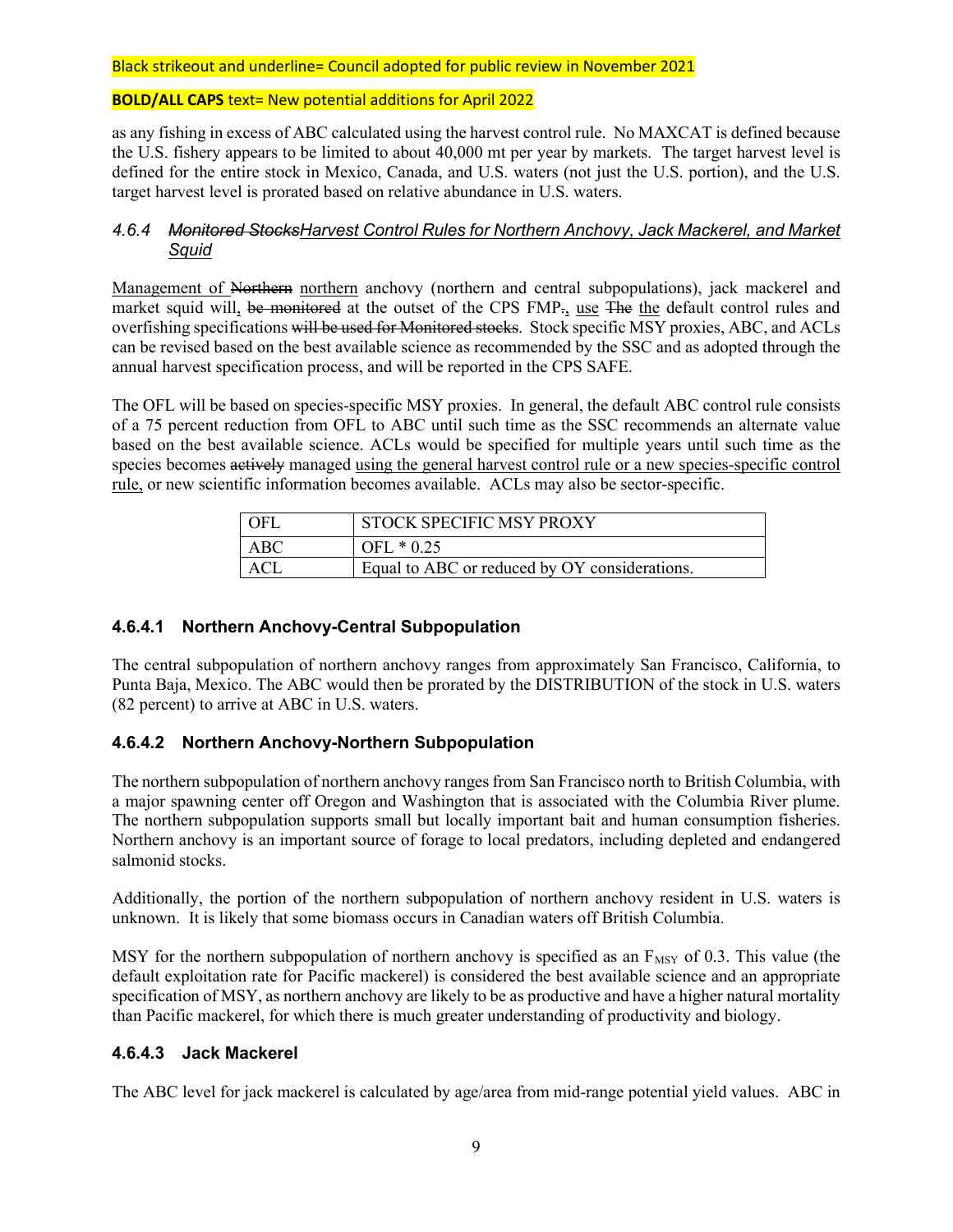#### **BOLD/ALL CAPS** text= New potential additions for April 2022

U.S. waters will be prorated according to the DISTRIBUTION of the stock in U.S. waters (65 percent). If jack mackerel catches increase and become significant, managers may decide to address management of different age groups and areas independently. This question does not need to be addressed at this time because catches are low (generally less than 2,000 mt per year since 1990).

## **4.6.4.4 Market Squid**

The MSY Control Rule for market squid is founded generally on conventional spawning biomass "per recruit" model theory. Specifically, the MSY Control Rule for market squid is based on evaluating (throughout a fishing season) levels of egg escapement associated with the exploited population. The estimates of egg escapement are evaluated in the context of a "threshold" that is believed to represent a minimum level that is considered necessary to allow the population to maintain its level of abundance into the future (i.e., allow for "sustainable" reproduction year after year). In practical terms, the Egg Escapement approach can be used to evaluate the effects of fishing mortality (*F*) on the spawning potential of the stock, and in particular, to examine the relation between the stock's reproductive output and candidate proxies for the fishing mortality that results in MSY  $(F_{\text{MSY}})$ .

The fishing mortality ( $F_{MSY}$ ) that results in a threshold level of egg escapement of at least 30 percent will be used initially as a proxy for MSY. However, it is important to note that the level of egg escapement will be reviewed on an intermittent basis as new information becomes available concerning the dynamics of the stock and fishery, to ensure that the proposed threshold meets its objective as a long-term, sustainable biological reference point for this marine resource. This is not a trivial exercise, given the need for ongoing research regarding the biology of this species, which may result in revised recommendations in the future. Ultimately, the market squid fishery can operate freely, within the constraints of currently adopted regulations as dictated by the CDFG (e.g., annual landings cap, weekend closures, closed areas) and NMFS, as long as egg escapement is equal to, or greater than, the threshold value. Assessments will be conducted on a yearly basis for the first two years (2002-04) and on a multi-year basis beginning in 2005. In the event that egg escapement is determined to be below the 30 percent threshold for two successive years, then a point-of-concern would be triggered under the FMP's management framework, and the Council could consider moving revising market squid from Monitored to Active management status. Current state regulations for squid are not anticipated to change in the near future, however, should existing laws limiting effort or harvest be rescinded, further management actions by the Council could also be considered.

As noted, the Council and state authorities will continue to monitor squid landings. If landings increase or a biological risk to the stock develops, the Council can be expected to promote revise squid to Active management quickly under the "point-of-concern" framework management procedures (Section 2.1.2).

## *4.6.5 Prohibited Harvest Species*

Prohibited Harvest Species management includes all species of krill occurring in the West Coast EEZ and is intended to ensure that, to the extent practicable, fisheries will not develop that could put at risk krill stocks and the other living marine resources that depend on krill. This means that OY for krill is zero, and the target, harvest and transhipment of krill is prohibited. Also, EFPs will not be issued under the EFP procedures of this FMP to allow individuals to harvest krill as an exception to the prohibition of harvest. These actions would fully achieve the objectives of the amendment Amendment 12 to the extent practicable, but would not account for environmental conditions and the responses of krill and other resources to changes in environmental conditions. Prohibited Harvest Species This management category recognizes that *de minimis* or trace amounts of krill may be retained by fishermen while targeting other species; such inadvertent action is not intended to be the subject of this prohibition.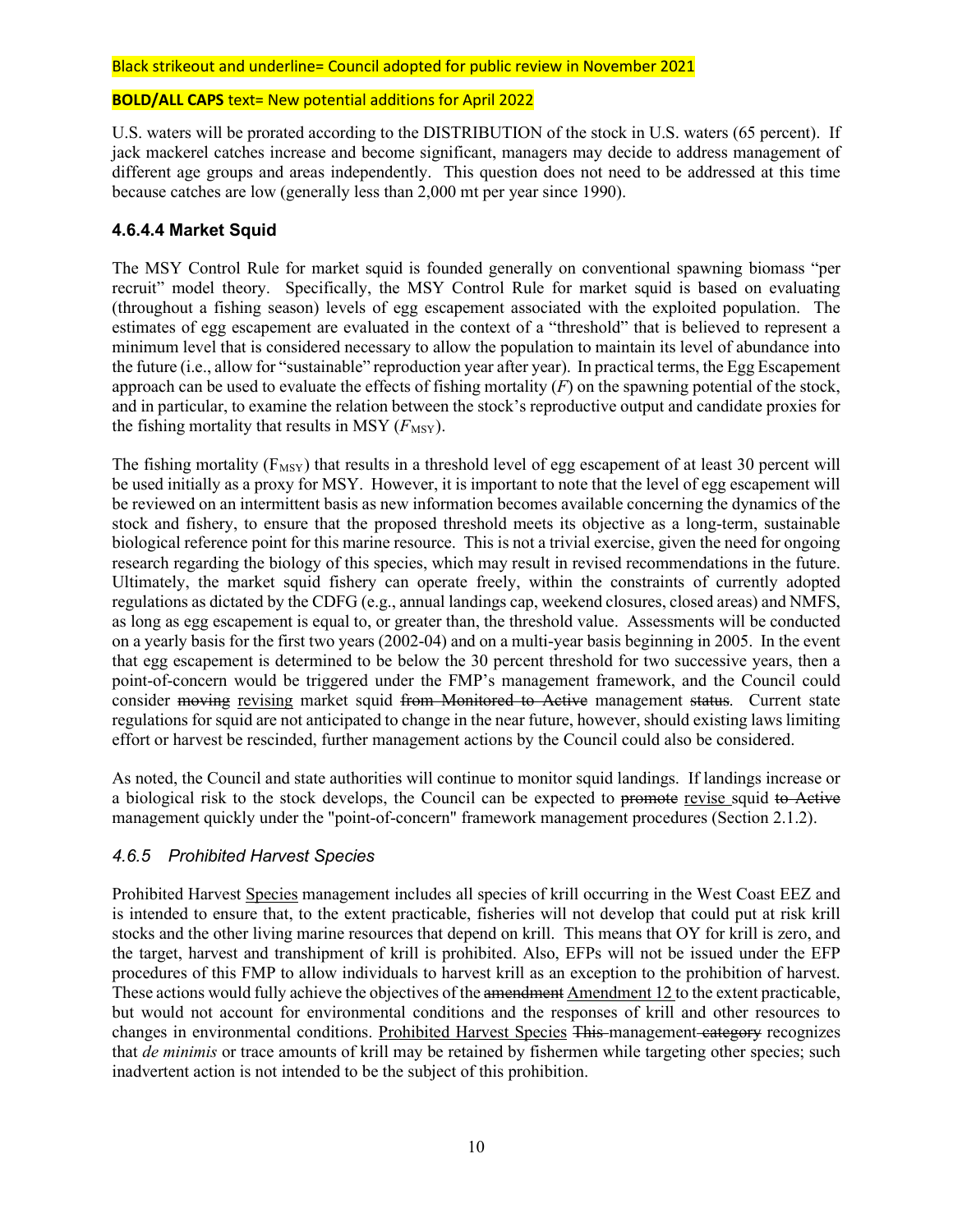## **BOLD/ALL CAPS** text= New potential additions for April 2022

## 4.7 Stock Assessment and Fishery Evaluation Report

The CPSMT will prepare an annual SAFE report describing the status of the CPS fishery. The SAFE report provides information to the councils for determining annual harvest levels for each stock, documenting significant trends or changes in the resource, marine ecosystems, and fishery over time, and assessing the relative success of existing state and Federal fishery management programs. This includes landings, prices, revenues, and economic, biological or environmental conditions not covered elsewhere in assessments for Actively managed CPS species. In particular, the SAFE report shall include:

- 1. Current status of CPS resources.
- 2. A description of the maximum fishing mortality threshold and the minimum stock size threshold for each stock or stock complex, along with information by which the Council may determine:
	- (a) Whether overfishing is occurring with respect to any stock or stock complex, whether any stock or stock complex is overfished, whether the rate or level of fishing mortality applied to any stock or stock complex is approaching the maximum fishing mortality threshold, and whether the size of any stock or stock complex is approaching the minimum stock size threshold.
	- (b) Any management measures necessary to provide for rebuilding an overfished stock or stock complex (if any) to a level consistent with producing the MSY in such fishery.
- 3. The total and U.S. target levels, if calculated, along with all available information about bycatch, DAH, domestic annual processing (DAP), JVP, and TALFF used to specify HGs or quotas.
- 4. Recent and historical catch statistics (landings and value).
- 5. Recommendations for use of HG or quotas by species.
- 6. A brief history of the harvesting sector for the fishery.
- 7. A brief history of CPS management.
- 8. A summary of recent economic conditions, including information such as status of fleet capacity**,** number of vessels and performance by gear type, including recreational and commercial fishing interests, fishing communities, and fish processing interests.
- 9. Safety considerations.
- 10. Ecosystem information including ecological factors that may inform decisions on SDCs, harvest specifications, and management measures.
- 11. Bycatch summary.
- 12. Any necessary expansions to previous environmental and regulatory impact documents, and ecosystem and habitat descriptions.
- 13. Other relevant biological, sociological, economic, and ecological information that may be useful to the Council.

### **14. INFORMATION ON RECENT AND UPCOMING ASSESSMENTS AND REFERENCE TO THE ASSESSMENT SCHEDULES AND PROCESSES SPECIFIED IN COP 9 SCHEDULE 3.**

The Council will notice the availability of SAFE reports via mailing lists and the Council newsletter and will publish SAFE reports primarily via the Council web page. Paper copies will be provided on request.

### Monitored Species

The annual SAFE report prepared by the CPSMT will include all available information that may be used to determine if a point**-**of**-**concern exists (e.g., overfishing) or if a stock should be considered for Active changes in its management or for Monitored management. At a minimum, the report should contain landings data for Monitored stocks and any available information about trends in abundance.

## 4.8 Annual Specifications and Announcement of Harvest Levels

Each year, the Secretary will publish in the *Federal Register* the final specifications for all CPS Actively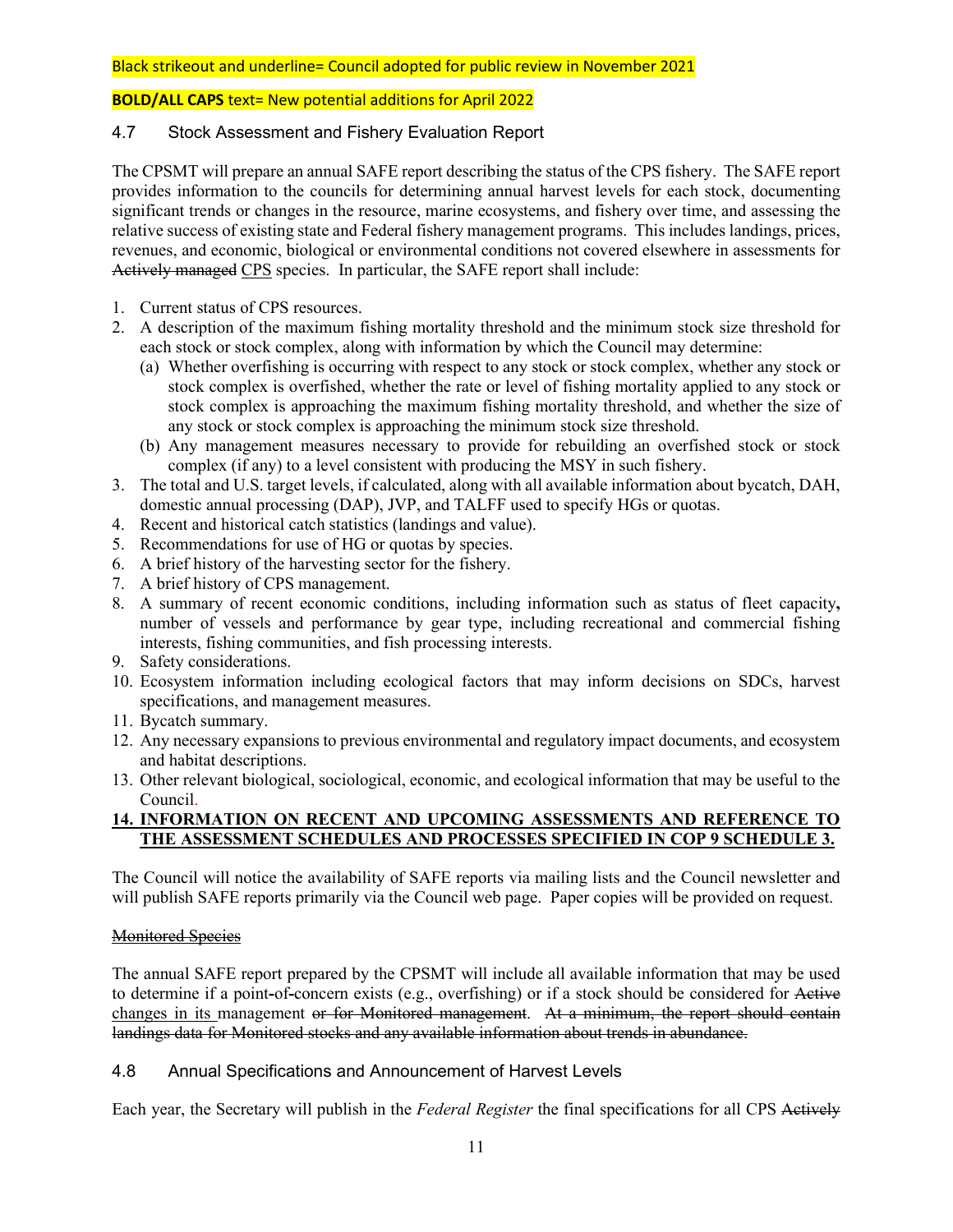#### **BOLD/ALL CAPS** text= New potential additions for April 2022

annually managed by the Council. The total U.S. harvest will be allocated to the various fisheries as ACLs, HGs or ACTs, or as quotas.

In calculating ACLs, ACTs, HGs and quotas for each species, an estimate of the incidental catch of each species caught while fishermen are targeting other species will be taken into account. Therefore, the total HG will consist of an incidental catch portion and a directed fishery portion. In general, HGs or ACTs will be used to describe direct and incidental take, will set in accordance with harvest control rules, and will be below the ACL to take into account management uncertainty and additional known sources of mortality such as discards, bycatch, research take, and live bait fisheries. This will be done to minimize the chances of exceeding the target harvest levels and the ACL.

If the HG, ACL, or ACT for the directed fishery is reached the directed fishery will be closed by an automatic action and incidental catch will continue to be allowed under the incidental catch allowance, which is expressed in an amount of fish or a percentage of a load (Section 5.1). Minor directed fishing will also be allowed to continue after a directed fishery is closed, unless otherwise specified by the Council, or an ACL is anticipated to be exceeded (Section 5.2). If the estimated incidental catch portion of the HG, ACL, or ACT has been set too high, resulting in the probability of not attaining the target harvest level by the end of the fishing season, the remaining incidental catch portion may be allocated to the directed fishery through the "routine" management procedures. This reallocation of the remaining incidental catch portion of the HG to the directed fishery is not likely to be necessary unless substantial errors are discovered in calculations or estimates.

### *4.8.1 General Procedure for Setting Annual Specifications*

The intent of the management approach under the FMP is to reassess the status of each Actively managed species for which the Council has determined a need at frequent intervals and preferably every year (although a full analytic stock assessment may not be necessary or possible in some cases). The general procedure for making the annual specifications for CPS is as follows:

- 1. The CPSMT will produce a SAFE report as specified in Section 4.7 that documents the current estimates of biomass for each CPS assessed and status of the fishery. In the report, the CPSMT will recommend either HGs or quotas for Actively managed species, including a directed portion and an incidental portion, an initial incidental catch allowance to be used when HGs are reached together with an estimate of total incidental catch, and will make all calculations of the specifications as required by this FMP.
- 2. Documents will be sent to the NMFS Regional Administrator, Southwest Region, the Council, members of the Council's SSC, members of the CPSAS, and all interested parties for review.
- 3. A public meeting or meetings will be announced in the *Federal Register* and held with the CPSMT and the CPSAS to discuss the proposed annual specifications and to obtain public comments.
- 4. At its first opportunity, the Council will review all information compiled for the annual specifications, consult with its SSC, CPSMT, CPSAS, and hear public comments. The Council also will review any important social and economic information at that time, then make a recommendation to the NMFS Regional Administrator on the final specifications, including OFL, ABC, OY levels, ACLs, ACTs, HGs, quotas, allocations, and other management measures for the fishing season.
- 5. Following the Council meeting, the NMFS Regional Administrator will consider all comments and make a determination of the final specifications. This determination will be published in the *Federal Register* with a request for additional public comment.
- 6. Alternate Procedure: If assessment and season schedules warrant, the NMFS Regional Administrator may make preliminary harvest specifications quickly (without prior discussion at a Council meeting) to allow fishing to begin without delay. As soon as practicable, the Council will review all background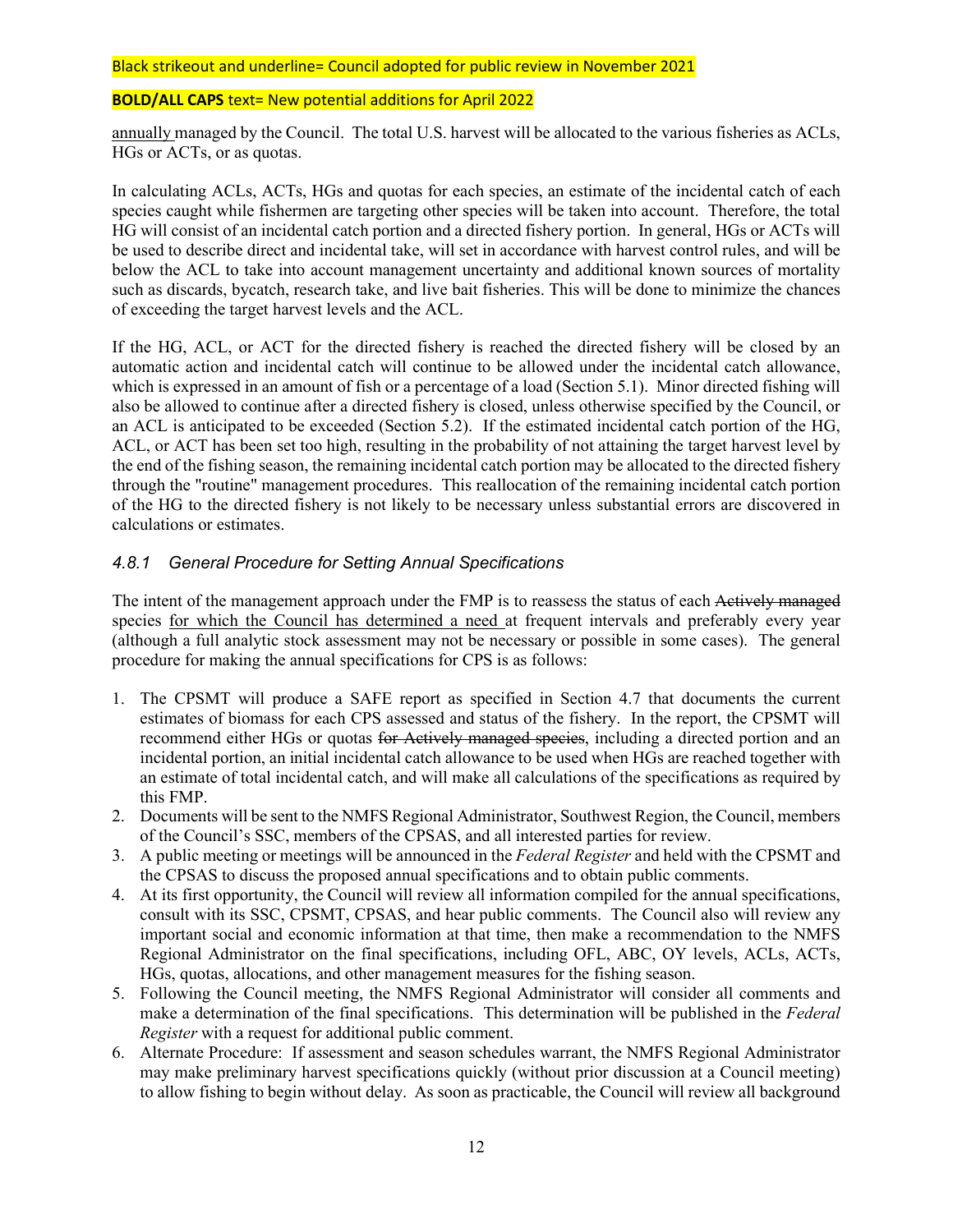#### **BOLD/ALL CAPS** text= New potential additions for April 2022

documents contributing to the determination of the biomass estimates and make a final recommendation for the resulting target harvest level, HGs and quotas. Following the meeting of the Council, the NMFS Regional Administrator will consider all comments and make a determination of whether any changes in the final specifications are necessary. If such changes are warranted, they will be published in the *Federal Register*.

If assembling the data and producing a report would require enough time that permitting a complete public review before the beginning of the fishing season could reduce the season, then this alternate procedure should be used.

7. NMFS and the west coast states will monitor the fishery throughout the year, tracking incidental catch, ACTs, and HGs and quotas. If an HG or quota for any species is or is likely to be reached prematurely, a "point of concern" will occur, triggering a mandatory review of the status of the stock. If the directed harvest portion of an ACT or ACL, HG, or quota is reached, then directed fishing will be prohibited and the pre-specified incidental trip limit will be imposed as an automatic action through publication of a notice in the *Federal Register*.

The NMFS Regional Administrator would be responsible for setting the HGs based on the estimated biomass and the standards set in the FMP. The formulas used to set HGs for CPS are straightforward and provide little latitude for judgment, therefore, there is less discretion involved in setting annual specifications for CPS than for other fisheries.

HGs for CPS are based on the current biomass estimate multiplied by a fixed harvest rate. The portion of the resource in U.S. waters may change over time, but in any one year is the best estimate available. The amount of the HG needed for incidental trip limits when the fishery is nearing closure will vary depending on when the HG is projected to be achieved, but the incidental amount and the amount harvested directly must equal the total HG.

Following the determination of the estimated biomass, a public meeting would be held between the CPSMT and CPSAS. The biomass estimate and resultant HG would be reviewed, public comments obtained, and all information forwarded to the Council. At its meeting, the Council, after hearing public comments, would either adopt the annual specifications or recommend changes, accompanied by a justification for why the change should be made.

The intention of the proposed regulations is to have public review of and a Council recommendation on the estimated biomass and HGs before the fishing season begins; however, the NMFS Regional Administrator is not precluded from announcing the HGs in the *Federal Register* before the process is completed so that fishermen can plan their activities and begin harvesting when the fishing season begins.

## *4.8.2 Factors Considered*

The following factors will be considered when making the annual specifications:

- 1. The current estimated biomass and any other biological information.
- 2. The harvest control rule described in the FMP, which is specific for each Actively annually managed species.
- 3. Results of comments of domestic processors and joint venture operations about processing capacity and planned utilization.
- 4. Results of an analysis of the fishing capacity and planned utilization of recent years modified by new information and comments by the fishing industry relating to intended use.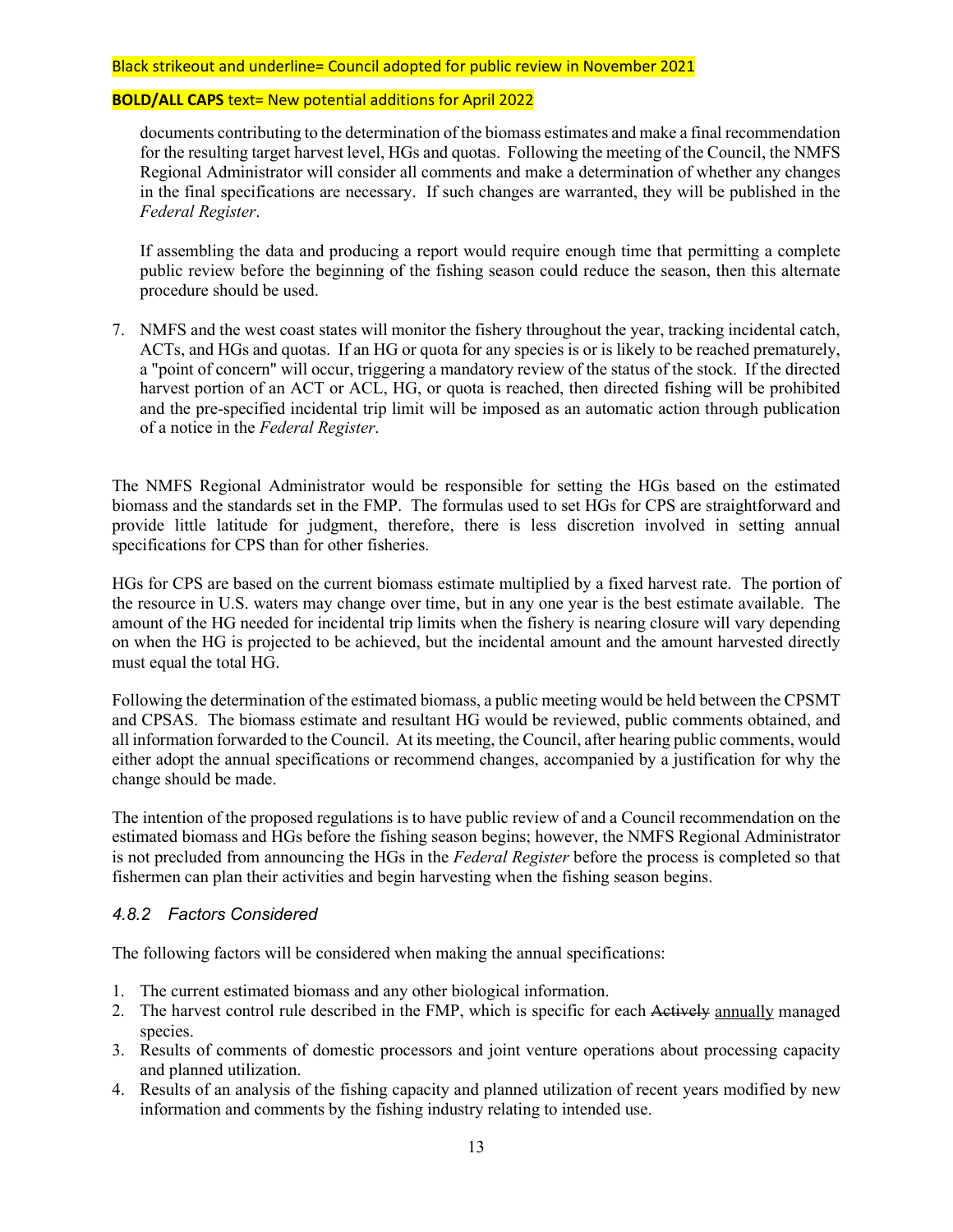### **BOLD/ALL CAPS** text= New potential additions for April 2022

- 5. Information on ecological factors such as the status of the ecosystem, predator-prey interactions, or oceanographic conditions that may warrant additional ecosystem-based management considerations.
- 6. Any relevant historical information on the utilization of CPS resources.

All data used to make annual specifications will be available for public inspection during normal business hours at the Southwest Regional Office of NMFS.

## *4.8.3 Guidelines for Choosing Between a Harvest Guideline and Quota*

HGs or quotas generally function as ACTs and can be specified as such. The maximum HG is derived by the harvest control rule in place for actively or monitored each stocks. The Council may adopt the maximum HG so long as it is below the established ACL. Additionally, the Council will consider potential factors that may contribute to exceeding an HG, quota, or other ACT to determine if the recommended harvest target is sufficiently low to avoid exceeding the ACL.

Quotas are specified numerical harvest objectives, the attainment of which results in automatic closure of the fishery for that species. Retention, possession, and landing of a species after attainment of its quota is prohibited. A quota is a single numerical value, not a range.

HGs are specified numerical harvest objectives that differ from quotas in that closure of a fishery (i.e., prohibition of retention, possession, and landing) is not automatically required upon attainment of the objective. An HG may be either a range or a point estimate.

The preferred approach for managing domestic coastal pelagic resources is by HG. Foreign fisheries will normally be managed by quotas. HGs are used for the domestic fishery because bycatch of one CPS is common when fishing for another, and curtailing the harvest of one species may limit the harvest of another and prevent achieving target harvest levels.

HGs and/or ACTs will be used as long as the following conditions are met:

- 1. Allowing an imprecise cap on total harvest will still ensure long-term productivity of the resource and the economic well-being of the fishery and dependent species and is unlikely to exceed an ACL.
- 2. Unavoidable bycatch would occur after a quota was reached and further landings prohibited, curtailing the harvest of other resources or creating discards.
- 3. Fishing in excess of an HG or ACT is not expected to significantly affect future yields or exceed an ACL.
- 4. Overfishing is not likely to occur.

Generally, a quota will not be used for domestic fisheries unless extra protection of an individual species becomes important. Foreign fishing allocations will generally be quotas. Quotas should be used for domestic fisheries when:

- 1. A high degree of protection of one species is needed to ensure the future well-being of the fishery or dependent species.
- 2. Permitting bycatch after an HG is reached cannot be accepted if the objectives of the FMP are to be met.
- 3. Fishing in excess of an HG would significantly affect future yields or exceed an ACL.
- 4. Overfishing may occur and is less likely under quota management.

The choice of a numerical specification of an HG, ACT, or quota is based on a balance of its social, economic, biological, and ecological effects as stated above.